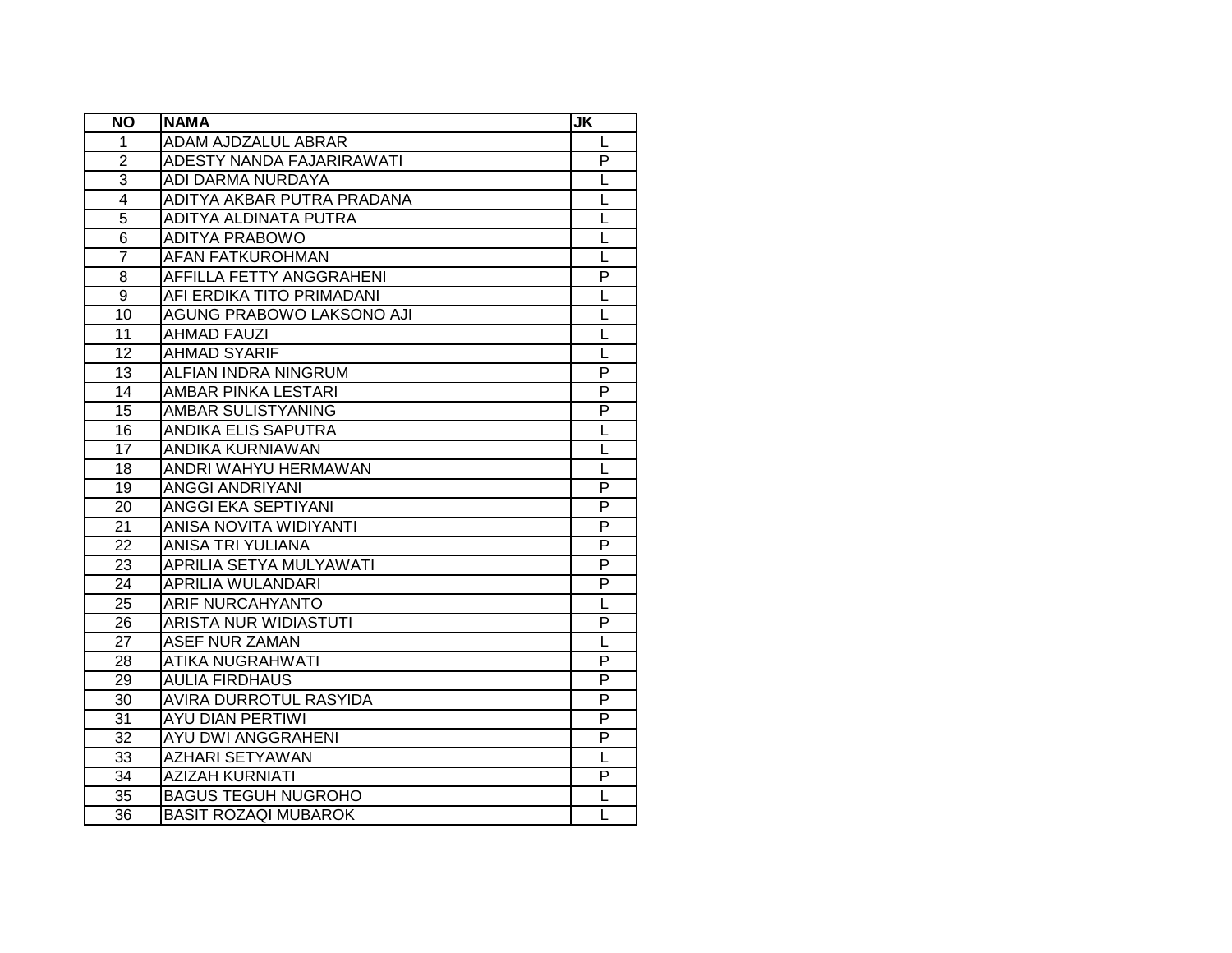| 37              | <b>BAYU PUTRO UTOMO</b>            | L |
|-----------------|------------------------------------|---|
| 38              | <b>BAYU SETYO MURTI</b>            | L |
| 39              | <b>BAYU WARDHANA</b>               | L |
| 40              | <b>BETA MAYANGSARI</b>             | P |
| 41              | <b>BINTI MUKHOIRIYAH</b>           | P |
| 42              | <b>BUDI ANDRI WIJAYA</b>           | L |
| 43              | <b>BUNGA SEPTYANA DEWI</b>         | P |
| 44              | <b>BURHAN TAUFIQ HIDAYAT</b>       | L |
| 45              | <b>BURHANUDDIN</b>                 | L |
| 46              | CANDRA SUSILO SUTRISNO             | L |
| 47              | CHAERANI NUSARIZKA HANIFANINGTYAS  | P |
| 48              | CHANDRA YUDHA PRATAMA              | L |
| 49              | <b>DEFIA RAMANTIKA</b>             | P |
| 50              | DELLA ARISKA DEVIANA               | P |
| $\overline{51}$ | <b>DESI RAHMAWATI</b>              | P |
| 52              | <b>DESI RATNA NINGSIH</b>          | P |
| 53              | <b>DESY KURNIASARI</b>             | P |
| 54              | <b>DESY PURWANTI</b>               | P |
| 55              | <b>DEVI AYU ASTUTI</b>             | P |
| 56              | DEWI KUSUMA WARDANI                | P |
| 57              | <b>DEWI LUTFIYAH</b>               | P |
| 58              | <b>DHANIK ENDAH SARININGSIH</b>    | P |
| 59              | DHIMAS WICAKSONO                   | L |
| 60              | <b>DIAH PUSPITA SARI</b>           | P |
| 61              | <b>DIAN INDRIATI BELLA SANTOSO</b> | P |
| 62              | <b>DIAN PRAMESTI</b>               | P |
| 63              | <b>DIMAS PUKI SETYO WIBOWO</b>     | L |
| 64              | <b>DINAR NOVIYANTI</b>             | P |
| 65              | <b>DINY AGUSTINA MAHARDIKASARI</b> | P |
| 66              | <b>DWI FAJAR SARI ANNISA</b>       | P |
| 67              | <b>DWI INDRAWANTO</b>              | L |
| 68              | <b>DYATMIYATI</b>                  | P |
| 69              | <b>EDI MUSTOPA</b>                 | L |
| 70              | EGA ABELLANA GUSTIKA MADRIYANTI    | P |
| 71              | <b>ELA MAULANI</b>                 | P |
| 72              | <b>ELSA TRY GURETNA</b>            | P |
| 73              | <b>EMY NURCHASANAH</b>             | P |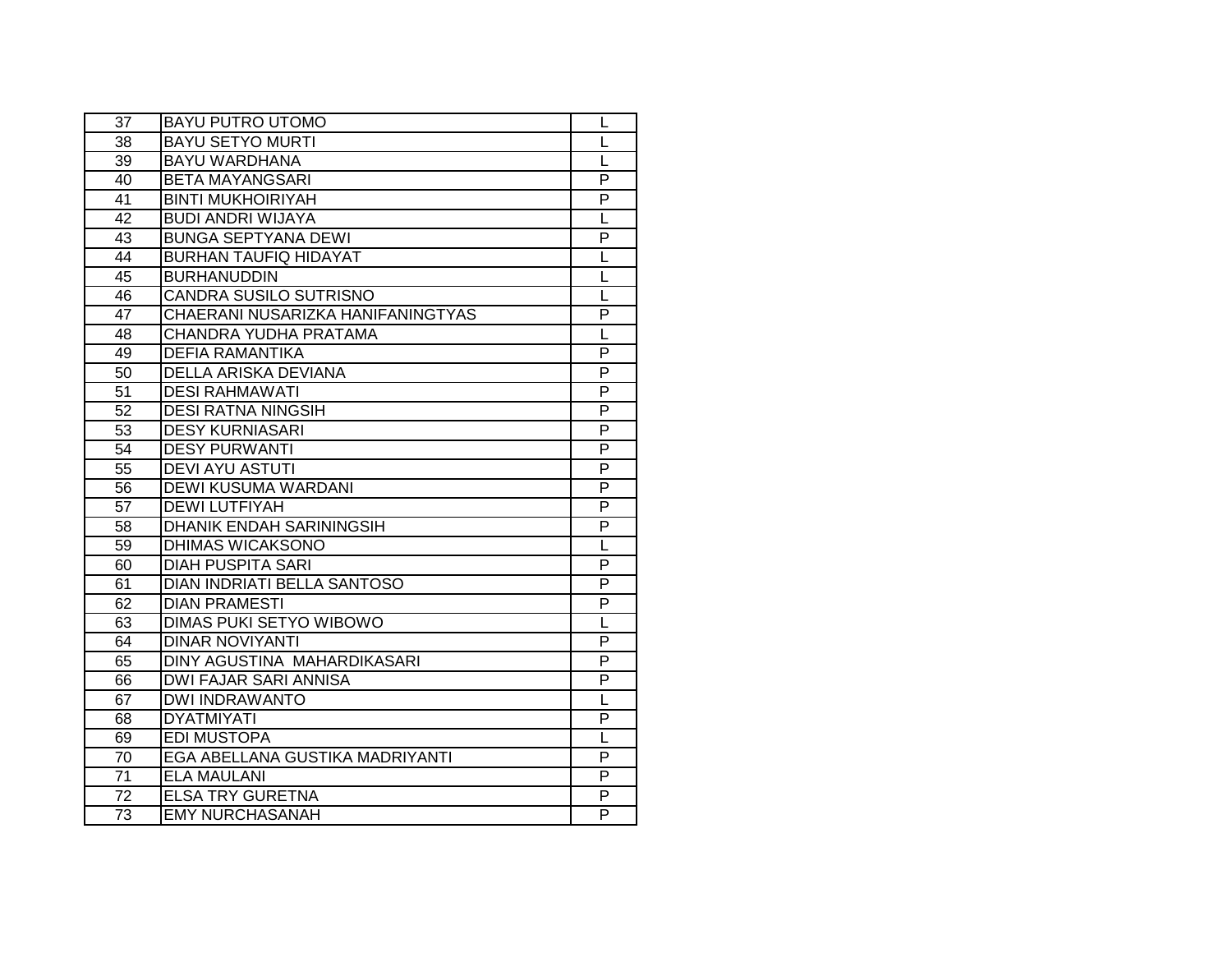| 74  | <b>ESTI WULANDARI</b>            | P              |
|-----|----------------------------------|----------------|
| 75  | EVA KHUSNUL KHOTIMAH             | P              |
| 76  | EVI KARLINA PUTRI HANDAYANI      | P              |
| 77  | <b>FAIZAL AL FARISSY</b>         | L              |
| 78  | <b>FAJAR HANDAYANI</b>           | $\overline{P}$ |
| 79  | <b>FARIS NURSAID</b>             | L              |
| 80  | <b>FATHIYATUR ROHMAN</b>         | P              |
| 81  | FAUZAN MUHAMMAD ARKAN            | L              |
| 82  | FELLA FARIKHATUS SHOLIKHAH       | P              |
| 83  | <b>FISTA ISTIQOMAH</b>           | P              |
| 84  | FITRI RATNASARI                  | P              |
| 85  | <b>FITRIA SABILLA</b>            | P              |
| 86  | FRISCA PRADANA FEBRIANI          | P              |
| 87  | <b>GAMMA AYU KARTIKA SARI</b>    | P              |
| 88  | <b>GILANG RISMA SULISTYOWATI</b> | P              |
| 89  | <b>GITAASIH RAHMAWATI</b>        | P              |
| 90  | <b>HANA PUSPITASARI</b>          | $\overline{P}$ |
| 91  | <b>HANIFAH MAHARANI</b>          | P              |
| 92  | <b>HANIFAH MAHARANI</b>          | P              |
| 93  | HERMAWAN SETIYO BUDI             | L              |
| 94  | <b>IFKA ARY SETYANTI</b>         | P              |
| 95  | <b>IKA TRI CAHYANTI</b>          | P              |
| 96  | <b>ILHAM KARIN RIZKIAWAN</b>     | L              |
| 97  | <b>ILMA RISMANDA</b>             | P              |
| 98  | <b>INDAH NURUL IKSANTI</b>       | $\overline{P}$ |
| 99  | <b>INDRAWATIK</b>                | P              |
| 100 | <b>INDRI HARTATI</b>             | $\overline{P}$ |
| 101 | <b>INES PUSPA MAHARANI</b>       | $\overline{P}$ |
| 102 | <b>ISNAINI ROSIDAH</b>           | P              |
| 103 | <b>IVANI CAHAYA NURANI</b>       | $\overline{P}$ |
| 104 | <b>IZZATUL NUR SAFITRI</b>       | P              |
| 105 | <b>JAUHAROTUL FARIDA</b>         | P              |
| 106 | <b>JOUNA MAILENTIN SINAGA</b>    | P              |
| 107 | <b>KARTIKA SARI</b>              | P              |
| 108 | KHAIRIYAH SINTADEWI              | P              |
| 109 | <b>KHASANAH TRI ANDINI</b>       | P              |
| 110 | <b>KHOIRUL ANDIANI</b>           | L              |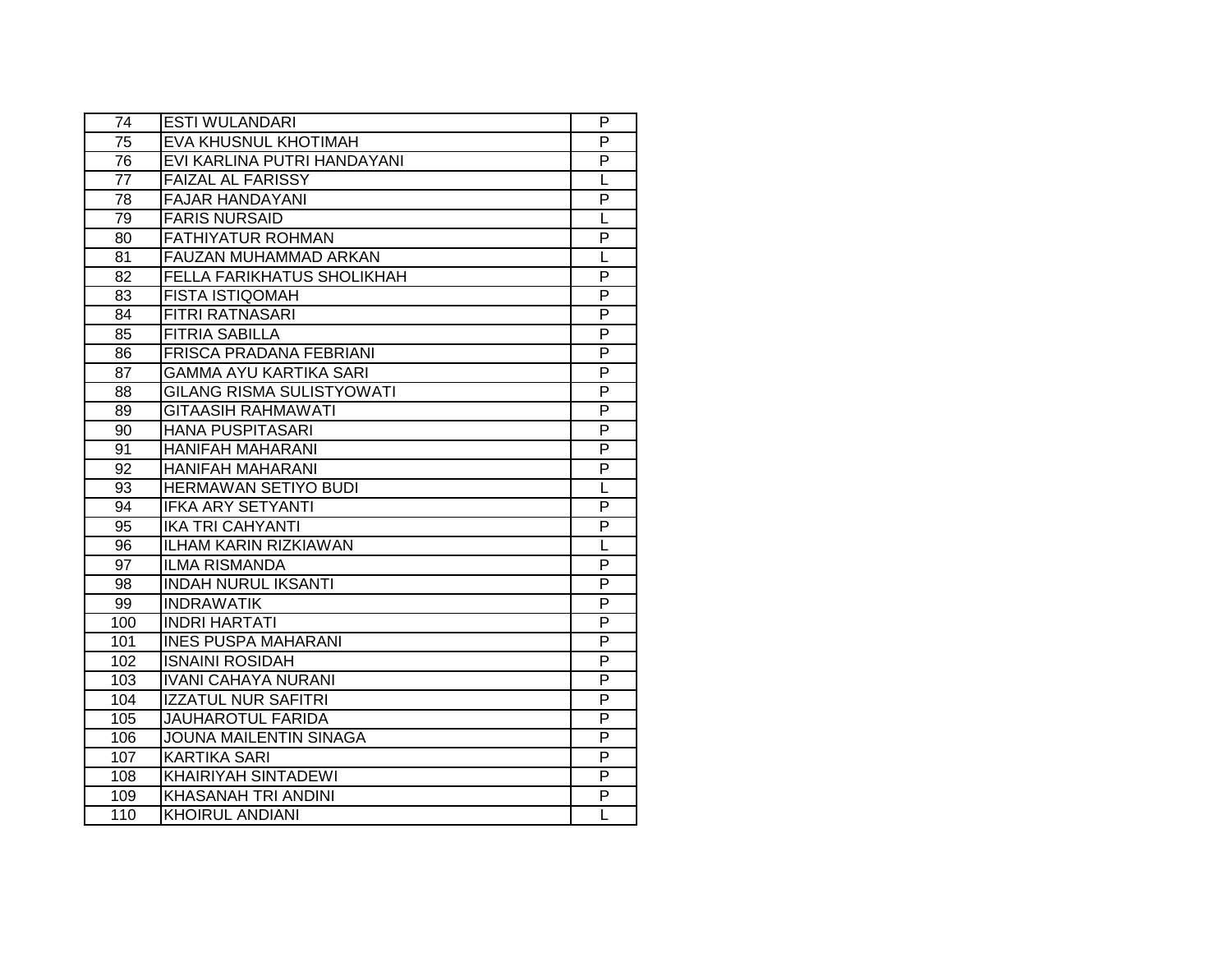| 111              | <b>KRISNI SRI MEGASARI</b>       | P              |
|------------------|----------------------------------|----------------|
| 112              | <b>KUSUMA WARDANI</b>            | $\overline{P}$ |
| 113              | <b>LANGGENG WIJAYANTI</b>        | $\overline{P}$ |
| 114              | <b>LILING WIDYAWATI</b>          | P              |
| 115              | <b>LINDA PUJI ASTUTI</b>         | $\overline{P}$ |
| 116              | <b>LIYASDA AMALIS SAHR</b>       | P              |
| 117              | <b>LULUK SETIYANI</b>            | P              |
| 118              | <b>MADANI LIZANSARI</b>          | P              |
| 119              | <b>MAFTUFIN EXSAN</b>            | L              |
| 120              | <b>MAYA FAUZIAH PERMATASARI</b>  | P              |
| 121              | MAYRINA ANDIKA PERBAWANI         | $\overline{P}$ |
| 122              | <b>MEGA WATI PUTRI</b>           | $\overline{P}$ |
| 123              | <b>MEIDA AYU ARIANTI</b>         | P              |
| 124              | <b>MEITA DWI KUSTANTI</b>        | P              |
| 125              | <b>MELIYA ANGGRAINI</b>          | P              |
| 126              | <b>MIRDA PUSPITA SARI</b>        | P              |
| 127              | <b>MIRZA FAHLENVI</b>            | L              |
| 128              | MOCHAMAD RIZAL LUTFIANTO         | L              |
| 129              | <b>MONIKA ANTARISTI</b>          | P              |
| 130              | MU'ADZ                           | L              |
| 131              | MUHAMAD ADIB CHOIRUDDIN          | L              |
| 132              | MUHAMMAD GILANG RAMADHAN         | L              |
| $\overline{133}$ | MUHAMMAD RIFQI NUGROHO           | L              |
| 134              | MUHAMMAD SYAHENDRA ANINDYANTORO  | L              |
| 135              | MUHHAMAD NUR SWASONO             | L              |
| 136              | MUTHMAINNAH BARAKATUN KHOOMISATI | $\overline{P}$ |
| 137              | <b>NIA OKTAFIA NINGSIH</b>       | $\overline{P}$ |
| 138              | <b>NING SETIAWAN</b>             | L              |
| 139              | <b>NINUK CAHYANTI</b>            | $\overline{P}$ |
| 140              | <b>NISSA AWALIYAH</b>            | $\overline{P}$ |
| 141              | <b>NITA FATMASARI</b>            | P              |
| 142              | NONO SETIYO                      | L              |
| 143              | NOOR HIDAYAH INTAN PERMATA SARI  | P              |
| 144              | NORMA SEPTIANA                   | P              |
| 145              | NOVI WIDIYANITA                  | P              |
| 146              | NUNGKI KUSUMASTUTI               | P              |
| 147              | NUNIK FAJAR TRI LISTYANINGRUM    | P              |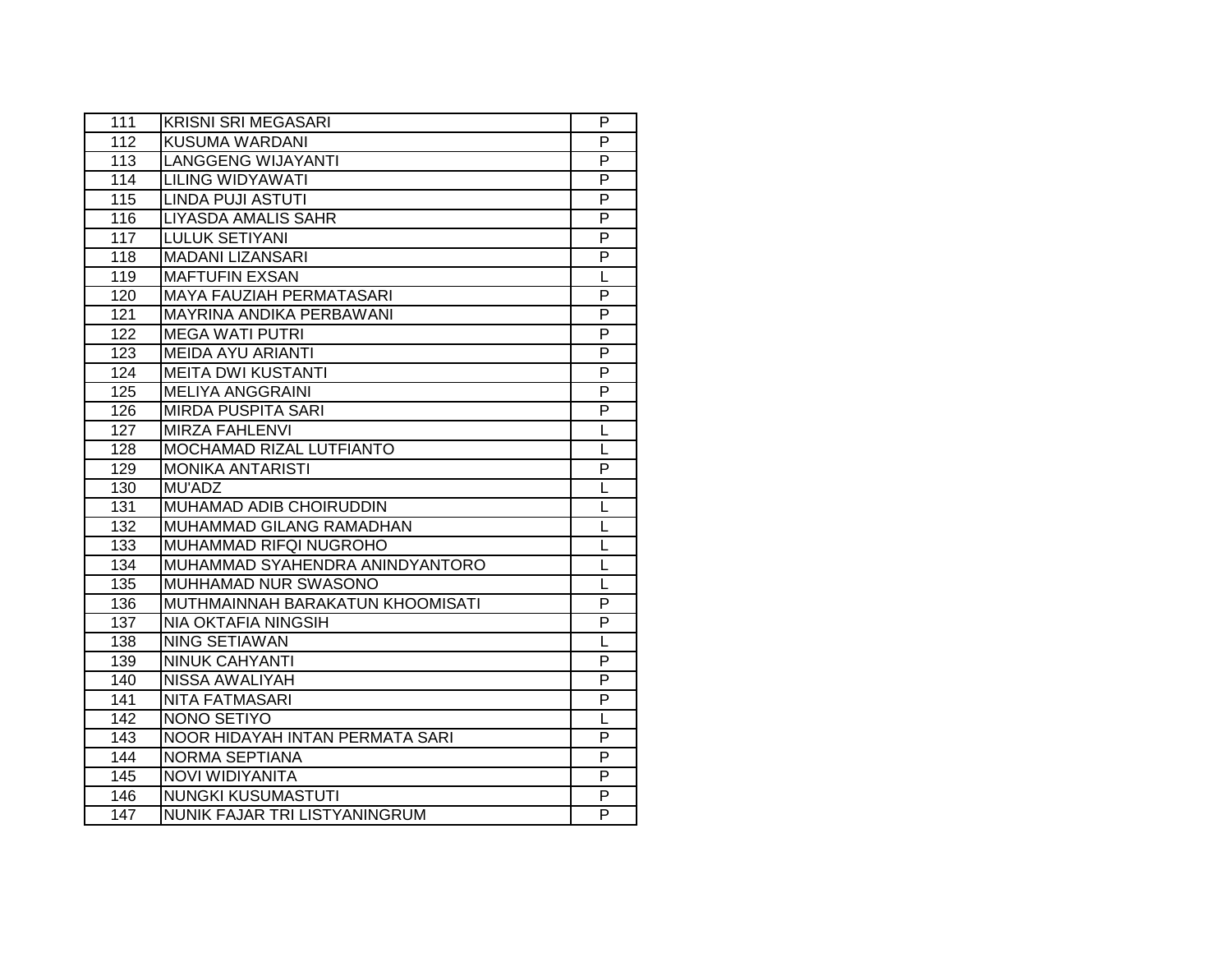| 148              | <b>NUR FITRI RAMADANI</b>     | P              |
|------------------|-------------------------------|----------------|
| 149              | NUR FITRIA NIRMALA RATNA      | P              |
| 150              | <b>NUR RACHMA DEWI</b>        | P              |
| 151              | PEGGY DIAN SEPTI NUR ANGRAINI | P              |
| 152              | PRADHITYA ANUGRAH PRIHATI     | $\overline{P}$ |
| 153              | PRATIWI KUSUMASARI            | P              |
| 154              | PRIYO CANDRA PRATAMA          | L              |
| 155              | <b>PUJIASIH</b>               | P              |
| 156              | PUTERI SHOLIHAH               | P              |
| 157              | <b>PUTRI MAYASARI</b>         | P              |
| 158              | RAHMANIA SHALIHAH             | P              |
| 159              | RAHMI ILMA NUR PAWESTRI       | P              |
| 160              | <b>RANI SETIAWATY</b>         | P              |
| 161              | RATRI WIJAYANTI HANANINGRUM   | P              |
| 162              | <b>RENIKA AFTIARANI</b>       | P              |
| 163              | REYZA INTAN PERMATA           | P              |
| 164              | <b>RIDA APRILIANA</b>         | $\overline{P}$ |
| 165              | <b>RIKA AVIANTY</b>           | P              |
| 166              | <b>RIRIN PURWANINGSIH</b>     | P              |
| 167              | RIZKI MAULANA AHZAR           | L              |
| 168              | RIZQI MUFLICHA PAMBAYUN       | P              |
| 169              | RIZQIKA PRADEWI HASIM         | P              |
| 170              | ROFIDA UMAYA                  | P              |
| 171              | ROFIQOH FITRIA ULFAH          | P              |
| $\overline{172}$ | ROSALINA KUSUMA WARDHANI      | $\overline{P}$ |
| $\overline{173}$ | <b>RURI INNAHA</b>            | P              |
| 174              | <b>SANG ARI SULISTYO</b>      | L              |
| 175              | SASHI MADYA FEBTIANA          | $\overline{P}$ |
| 176              | SEFTIANA ANNISA MANTOVANI     | P              |
| 177              | <b>SEFTIANA MADYAS TUTI</b>   | $\overline{P}$ |
| 178              | <b>SELLA ARFIAN SEFTIYANA</b> | P              |
| 179              | SEPTIANA WURI ANDAYANI        | P              |
| 180              | SETYANINGTYAS RAHMAWATI       | P              |
| 181              | <b>SISKA AMALIA WARDANI</b>   | P              |
| 182              | SITI FATHONI THOIFURIYAH      | P              |
| 183              | <b>SITI MASITHOH</b>          | P              |
| 184              | <b>SITI NAILY ROHMAH</b>      | P              |